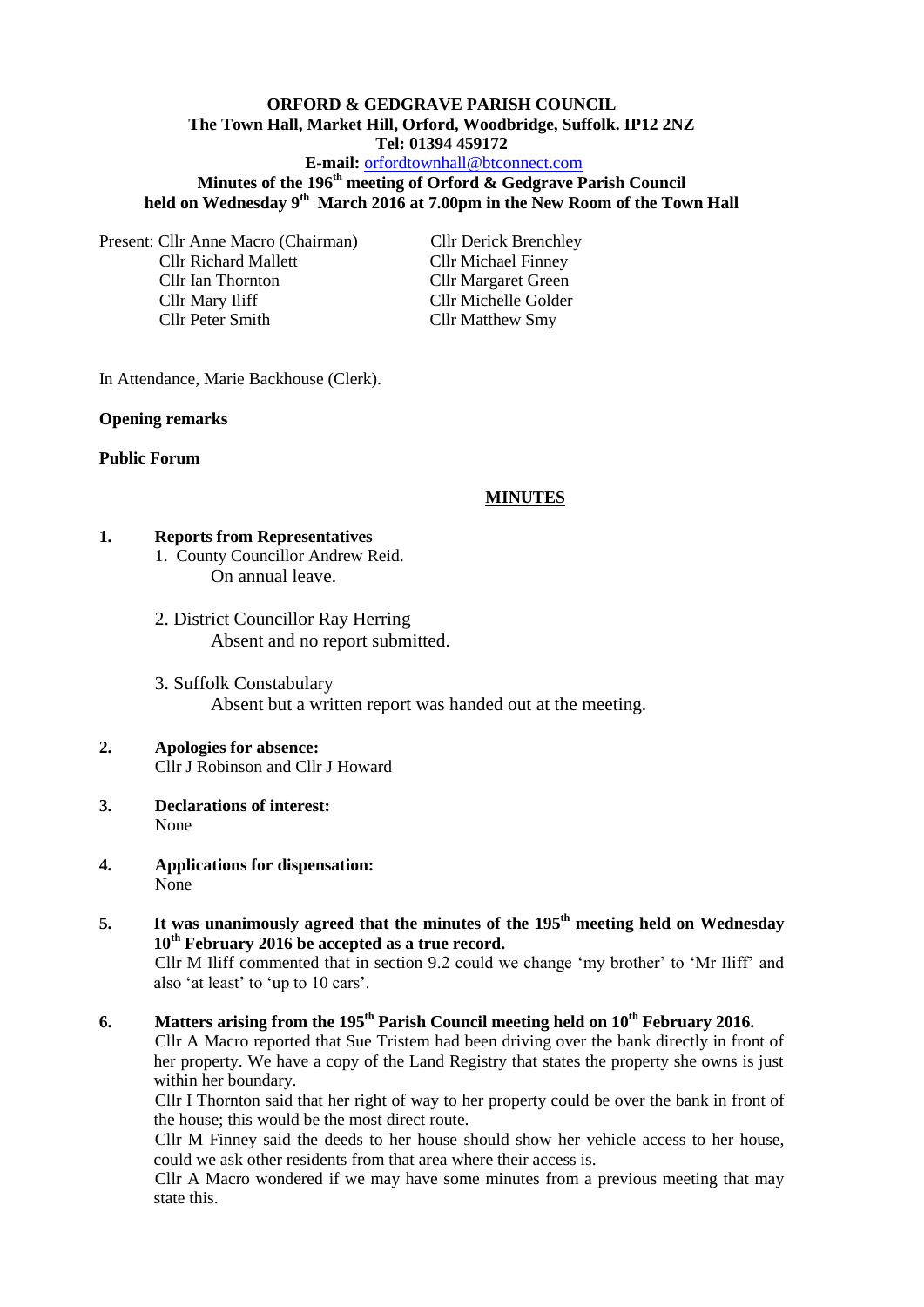Cllr M Iliff mentioned the parking in front of Bart's Hall and she quoted the minutes of Nigel Farthing's visit  $16<sup>th</sup>$  March, 2015 - 'This is regularly used for parking not least by Bakers' Lane tenants. NF expressed the view that the Minute agreed by the  $\overline{PC}$  on  $9<sup>th</sup>$  July 2014 'made sense' and was probably the sensible way forward unless the PC wanted to deregister, which would be tidier but an expensive, time consuming procedure with no guarantee of successful outcome'.

The Suffolk Coastal Tree Officer is to meet with a couple of Councillors and Mr Iliff on Friday afternoon, regarding the tree in Broad Street near Bart's Hall.

#### **7. Finance**

7.1 The Council received, noted and approved the cheques and balances from  $1<sup>st</sup>$  February –  $29<sup>th</sup>$  February 2016.

Cllr I Thornton asked if Suffolk Coastal Services have removed the tree stumps as we have paid the invoice. The Clerk reported that she had contacted Chris Green on a couple of occasions and had been assured that it would be completed soon.

#### **Clerk to contact Chris Green**

7.2 Cllr A Macro read through the Audit Plan for Heelis & Lodge and it was agreed by all the Councillors.

### **8. Planning**

#### **DC/16/0334/FUL – 61 Quay Street, Orford**

This was a request for alterations and extensions; demolish existing single storey extension and replace with a two storey extension providing a utility room and cloakroom; also an additional bedroom and bathroom.

The Council had no objection to this proposal, although a comment was made regarding the positioning of the skips and when the work would begin.

#### **DC/16/0436/FUL – 60 Quay Street, Orford**

This was a request for alterations and extension; demolish the existing single storey extension and replace with a single storey to extend the kitchen also a loft conversion. The Council had no objection to this proposal although a comment was made regarding the positioning of the skips and when the work would begin.

#### **Clerk to write to the agent involved to ask about the skips and time of work.**

**Other Notifications:-**

#### **9. Parish Council Business:-**

#### **(1) Birthday beacon.**

Cllr A Macro read out an email concerning the lighting of the Birthday Beacon on  $21<sup>st</sup>$ April 2016.

It was suggested that a notice was put in the Village Voice and the Link.

Cllr I Thornton proposed that we ask Jonathan Cheney to take photographs of this event; this was seconded by Cllr R Mallett, and agreed by all.

**Clerk to contact the Village Voice and the Link.**

### **(2) Update on the multiplay.**

Cllr A Macro reported that we have manged to cut down the cost of the new multiplay on the Recreation Ground. This is by agreeing to remove the old multiplay, hiring some harass fencing and finding some secure storage. The cost of the multiplay was now £9,788.72. We have £4,000 of donations that would leave the Parish Council £5,788.72 to pay.

Cllr R Mallett proposed that the Parish Council purchase the new multiplay; this was seconded by Cllr D Brenchley and agreed by all.

**Clerk to organise the donations and order the multiplay.**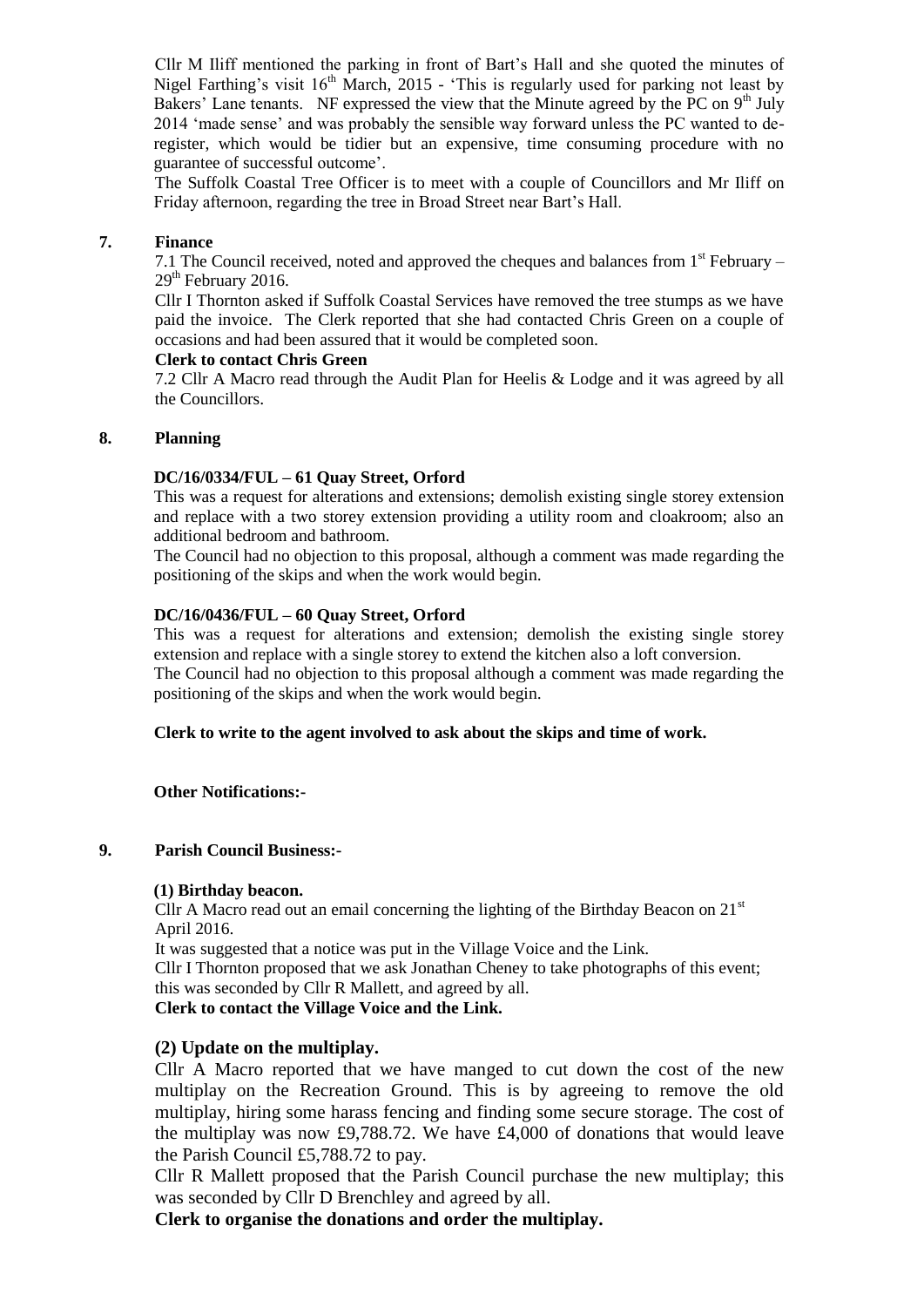# **(3) Track on the Recreation Ground**

Cllr A Macro read out two quotes to repair the Recreation Ground track, these ranged in price from £375 - £3,110.

Cllr I Thornton suggested that we should write to the Sports & Social Club to see if they wished to donate to the track repairs.

Cllr M Golder said that A Golder would be willing to fill the holes on the track if some road plainings could be purchased; she also mentioned the grass in front of the Recreation Hut, which has been churned up through vehicles parking on it.

It was agreed to consider the cheaper quote but wait until a reply had been received from the Sports & Social Club.

# **Clerk to contact the Sport's & Social Club regarding a contribution.**

Cllr A Macro commented that we had a request for a marquee to be placed on the Recreation Ground for a wedding.

Cllr I Thornton asked if we charge for this; do we charge the Flower Show.

Cllr A Macro replied that the Flower Show does make a contribution to the Parish Council.

Cllr P Smith said that a charge should be made.

Cllr M Finney wondered if they would be using the facilities of the Recreation Hut.

Cllr I Thornton asked if it would damage the grass by putting up a marquee; they should make a contribution to the Parish Council and agree to repair any damage.

It was agreed to email the amount of the donation to the Councillors for the approval.

Cllr M Golder commented that we should ensure they pay for any damage to the Recreation Ground.

Cllr I Thornton said they also need to ensure they clear the rubbish from the site.

**Cllr A Macro & Clerk to meet with Mrs Grogono.**

# **(4) Policies – to re-adopt the Village Green Policy and the new Financial Regulations.**

Cllr D Brenchley proposed that we adopt the new Policies; this was seconded by Cllr P Smith and agreed by all.

# **(5) Affordable Housing**

Cllr A Macro read out an email from the NOTT concerning the affordable housing. At the last NOTT meeting it was suggested that the Parish Council should contact the SCDC concerning the allocation of houses to local needs.

Cllr P Smith commented that if 10 houses were to be built, 3 would be affordable, and these may not be primarily offered to people within the village.

Cllr I Thornton suggested we should discuss this with Ray Herring on his next visit to a Parish Council meeting.

# **(6) Removal of plant waste from the Recreation Ground**

Cllr A Macro read out a quote from A Golder to remove plant waste from the Recreation Ground, the cost of this was £20 per load and there may be between 10 – 20 loads; the other alternative was to complete an exemption form from the Environment Agency which would allow us to have bonfires on the Recreation Ground. This would not cost us anything.

Cllr M Golder commented that we always had bonfires on the Recreation Ground to remove the plant waste.

Cllr I Thornton proposed that we complete the exemption form; this was agreed by all.

# **Clerk to complete exemption form and notify A Golder of the outcome.**